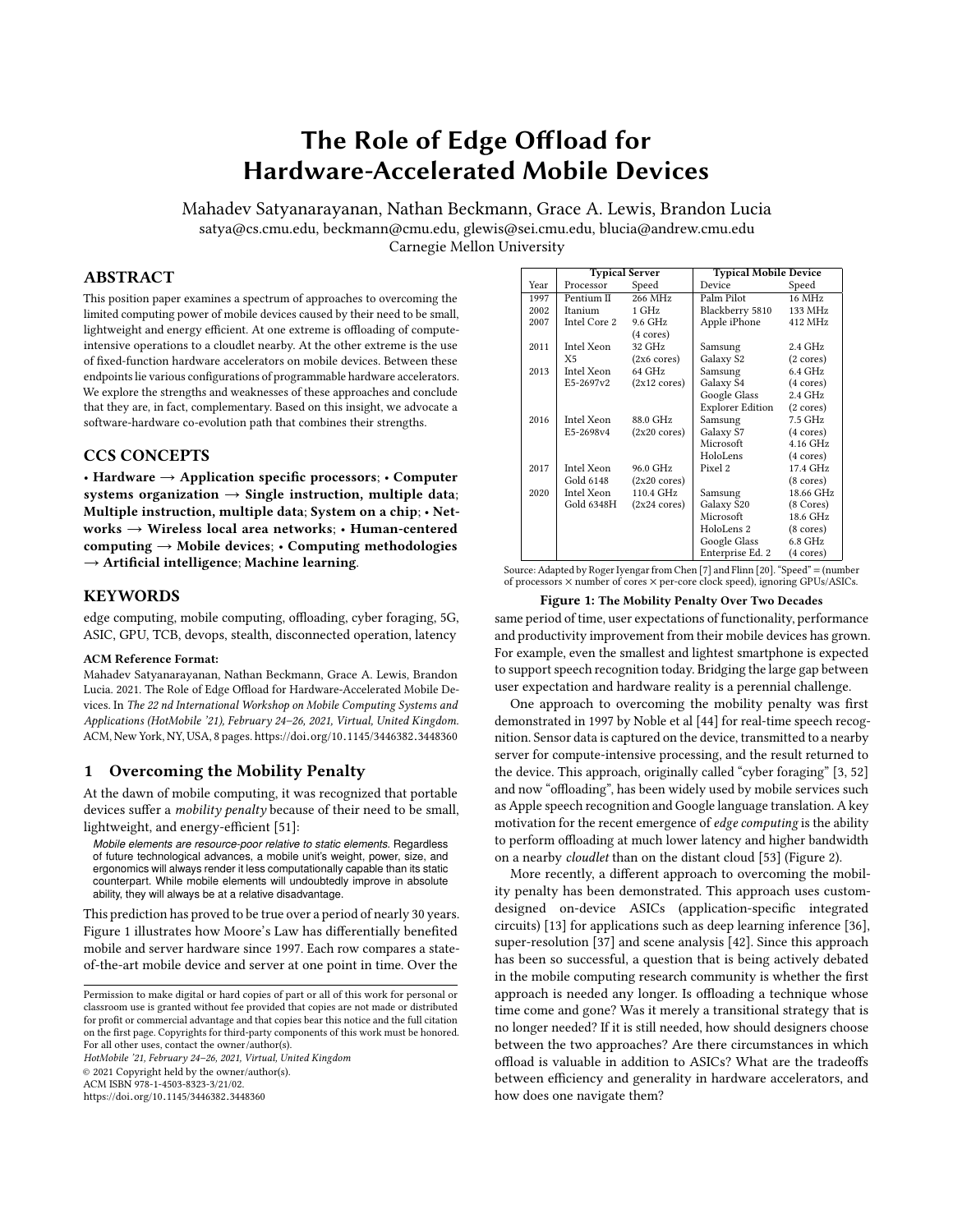HotMobile '21, February 24–26, 2021, Virtual, United Kingdom Satyanarayanan, Beckmann, Lewis, and Lucia

<span id="page-1-0"></span>

Offloading from device (Tier-3) to cloudlet (Tier-2) incurs much lower latency than offloading to the cloud (Tier-1).

Figure 2: Three-tier Model of Edge Computing

We address these questions in the rest of the paper. After examining the strengths and weaknesses of each approach in Sections [2](#page-1-1) and [3,](#page-2-0) we explore in Section [4](#page-3-0) how their strengths can be combined. The result (Sections [5](#page-3-1) and [6\)](#page-4-0) is an evolutionary path forward that is superior to either approach in the face of uncertainty. The primary contribution of this paper is to bring to the attention of mobile system designers relevant insights and experience that have been learned by computer architects and hardware engineers over many decades. A secondary contribution is to highlight the challenges of building mobile computing systems to the latter community.

# <span id="page-1-1"></span>2 Strengths of Edge Offload

#### 2.1 Speed, Flexibility and Cost of Development

Edge offload avoids hardware development. Being a software strategy, speed and cost of project execution are key advantages that it holds over all strategies involving creation or integration of custom hardware. Speed is particularly important in a highly competitive and rapidly evolving marketplace. The Google Play Store and Apple App Store are examples of ecosystems in which third parties can introduce new applications and rapidly evolve them. The ability to quickly introduce and evolve new edge-native applications [\[57\]](#page-7-4), and to respond with agility to competitive threats are key advantages in this setting. A DevOps model that blurs the distinction between development and deployment can be used for extreme agility, as well as reduction in average release cycle time from weeks to days [\[6,](#page-6-8) [39\]](#page-6-9).

These strengths of software over hardware are not new. They are enshrined in the concept of the microprocessor itself, which was invented by Intel in 1971 to avoid the development cost of creating slightly different hardware chip sets for customized realizations of a common underlying functionality [\[41\]](#page-6-10). The computing world has changed beyond recognition since 1971, but the inherent simplicity, speed and cost advantages of pure software development remain unchallenged by custom hardware. Figure [3](#page-1-2) shows that the nonrecurring engineering (NRE) costs of chip design remain very high even today. Though older manufacturing nodes can provide some reduction in NRE, these savings come with complex tradeoffs in performance and energy-efficiency [\[33\]](#page-6-11).

# 2.2 Legacy Support

The ability to support legacy devices is a second major strength of edge offload. At each step of evolution, as a device with a new

<span id="page-1-2"></span>

Figure 3: Cost of Custom Chip Design

hardware accelerator is introduced, there will be a period of time when it coexists with one or more earlier generations of devices. An application that can run on both old and new devices can target a much larger market than one targeting only new devices. Edge offload can be used to provide speedup on older devices. Of course, upward compatibility is a double-edged sword: it reduces the incentive for a user to replace an old device. A more balanced view is to highlight attributes such as battery life as the primary benefit of the new device. With this evolutionary strategy, there is a sliding window of generations of devices that can run a particular application, but the newer devices have much longer battery life. The computer industry has learned repeatedly (dating back to IBM's System/360 architecture) that there is high value in helping users and application developers preserve their legacy investments [\[54\]](#page-7-5).

# <span id="page-1-4"></span>2.3 Extending Battery Life

Under the right conditions, edge offload can reduce energy usage on a mobile device. Figure [4](#page-1-3) qualitatively illustrates this tradeoff space. For the offloaded operation, the X axis shows the volume of data transmitted and received, while the Y axis shows the total amount of offloaded computation. The extreme points of this tradeoff space are easy to identify. When data transmission volume is negligible, but the amount of offloaded computation is large, offloading saves energy on the mobile device. This corresponds to the top left region of the figure. When these traits are reversed (bottom right), local execution uses less energy on the device than offloading. The specifics of this tradeoff space depend on many factors, such as the energy efficiency of the mobile device and network quality [\[20](#page-6-1)[–22\]](#page-6-13).

<span id="page-1-3"></span>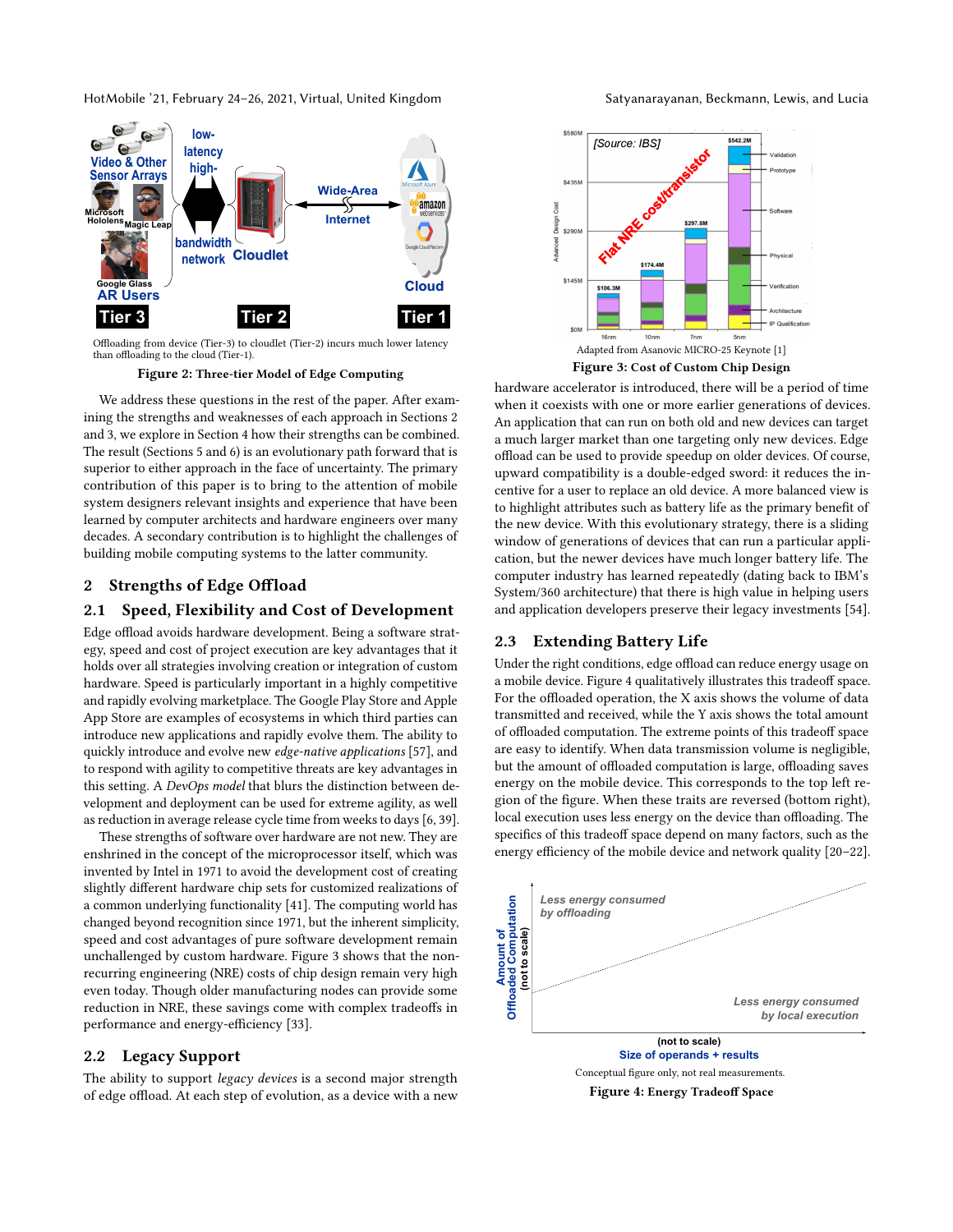# 2.4 All-You-Can-Eat Scale-Up

Today, edge offload is typically used when a fixed computation must complete within a tight latency bound. For example, deeply immersive augmented reality on a wearable device has a latency bound of 16 milliseconds [\[18\]](#page-6-14) for good user experience. For wearable cognitive assistance (WCA) applications, Chen et al [\[8\]](#page-6-15) identify loose and tight latency bounds. Below the tight bound, the user does not perceive any further improvement. Offloading is superfluous if the relevant bound can be met using ASICs on a mobile device.

In contrast, unlimited scale-up may be valuable in the future. For example, imagine WCA for business, legal or diplomatic negotiations. These are adversarial settings in which even a subtle advantage in discerning an opponent's weakness can be valuable. Human communication involves many diverse inputs: the language content and deep semantics of the words, the tone in which they are spoken, the facial expressions and eye movements with which they are spoken, and the body language and gestures that accompany them. A cognitive assistant that can process all of these distinct channels of information in real time, and also combine them with additional knowledge from external sources will prove superior to one that is less capable because it does not use offloading. AI-based assistance for military applications ("Battlefield 2.0" [\[17\]](#page-6-16)) also has an unlimited appetite for computation within a tight time budget. In such settings, edge offload will be valuable even with ASICs.

# 2.5 Aggregation

Crowd-sourced applications such as participatory sensing [\[5\]](#page-6-17) and communal image collection [\[47\]](#page-6-18) are inherently multi-device. A key decision is whether to perform processing on-device or offload it to a cloudlet or the cloud. Often processing only on-device is not practical: e.g., when aggregating data is fundamental to the application, as in a shared virtual environment. Even when ondevice processing is possible, offloading can be attractive if the amount of data from other devices exceeds that generated locally.

# <span id="page-2-0"></span>3 Strengths of ASICs

# 3.1 Ubiquity

By eliminating the dependence on edge computing, ASICs enable a mobile device to operate anywhere. This will be especially valuable in the near future, when the rollout of edge computing is still young and coverage is sparse. There is a chicken-or-egg circularity to the likely speed of this rollout. If there is rapid creation and adoption of valuable edge-native applications, there will be high incentive for service providers to speed up deployment of edge infrastructure and 5G. On the other hand, the widespread deployment of edge infrastructure is itself an incentive for creation of new edge-native applications, while its sparseness will retard their creation. The use of custom ASICs eliminates the risk associated with the dependence on edge computing. However, it comes at the high NRE cost of custom chip design (Figure [3\)](#page-1-2).

# 3.2 Disconnected Operation

Wireless connectivity (Wi-Fi or 4G LTE) is ubiquitous today. Offloading to the cloud is thus a fallback when edge infrastructure is unavailable. This will degrade the quality of user experience (QoE)

Edge Offload versus Hardware Acceleration **HotAobile '21, February 24–26, 2021, Virtual, United Kingdom** 

for an edge-native application, because of increased end-to-end latency. The use of 5G rather than 4G LTE will not eliminate this problem because it only improves the final hop of a very long multihop network path from device to cloud. Application-aware graceful degradation is feasible [\[28,](#page-6-19) [44,](#page-6-2) [59\]](#page-7-6), but it comes at the cost of implementation complexity since multiple levels of application-specific QoE have to be supported. The use of ASICs completely eliminates the need for fallback mechanisms. The device is able to provide full service even in locations without network connectivity.

# 3.3 Ultra Low Latency

Today, web-based interactive applications remain usable even at mean end-to-end latencies on the order of 100 ms, with very long tails. They achieve this latency and jitter tolerance through interaction metaphors such as hyperlinks that avoid immersivity. The much lower latency and jitter offered by edge computing will enable more deeply immersive interaction metaphors such as 3D collaboration [\[31\]](#page-6-20). Although the sub-millisecond Tactile Internet [\[49,](#page-7-7) [58\]](#page-7-8) is a holy grail, it is hard to beat a purely on-device solution for the lowest latency and jitter. ASICs are thus at a strong advantage for the most deeply immersive applications.

#### 3.4 Scalability

The average load placed on shared edge computing infrastructure by a typical mobile device determines the overall scalability of the system. Higher per-device loads translate to longer queueing delays, both for network access and for cloudlet scheduling. A system in which most of the marginal burden of a client is borne by the client itself is likely to be more scalable than alternative designs. This observation is as true today as it was when first articulated more than three decades ago [\[56\]](#page-7-9). The use of local computation to reduce or eliminate offloading thus contributes to the overall scalability of the system [\[59\]](#page-7-6). QoE is also improved because load-dependent queueing delays are avoided.

# 3.5 Battery Life & Intermittent Computing

As discussed in Section [2.3,](#page-1-4) avoiding offloading sometimes saves energy. Energy-efficiency increases the amount of data a device can process before depleting its battery, or exhausting a limited number of charge/discharge cycles. For energy-harvesting devices [\[11,](#page-6-21) [15,](#page-6-22) [43\]](#page-6-23) that are used in intermittent computing [\[38\]](#page-6-24), efficiency determines performance [\[16\]](#page-6-25). The time for a task is often dominated by energy collection [\[25\]](#page-6-26); more efficient use of energy minimizes long recharge periods, which minimizes makespan. In Figure [4,](#page-1-3) using an ASIC enlarges the region over which local compute wins: the separating line between the two regions is raised considerably.

### 3.6 Zero-Trust and Stealth Operation

A device that only computes locally need not trust any other computing resources. The use of ASICs can thus simplify the trust model of a system, and shrink its TCB by avoiding the need to vet or certify infrastructure used in offloading. Local computation's implicit trustworthiness may also be appealing to users who are especially concerned about the privacy of their data. In covert military operations, avoiding offload lowers observability.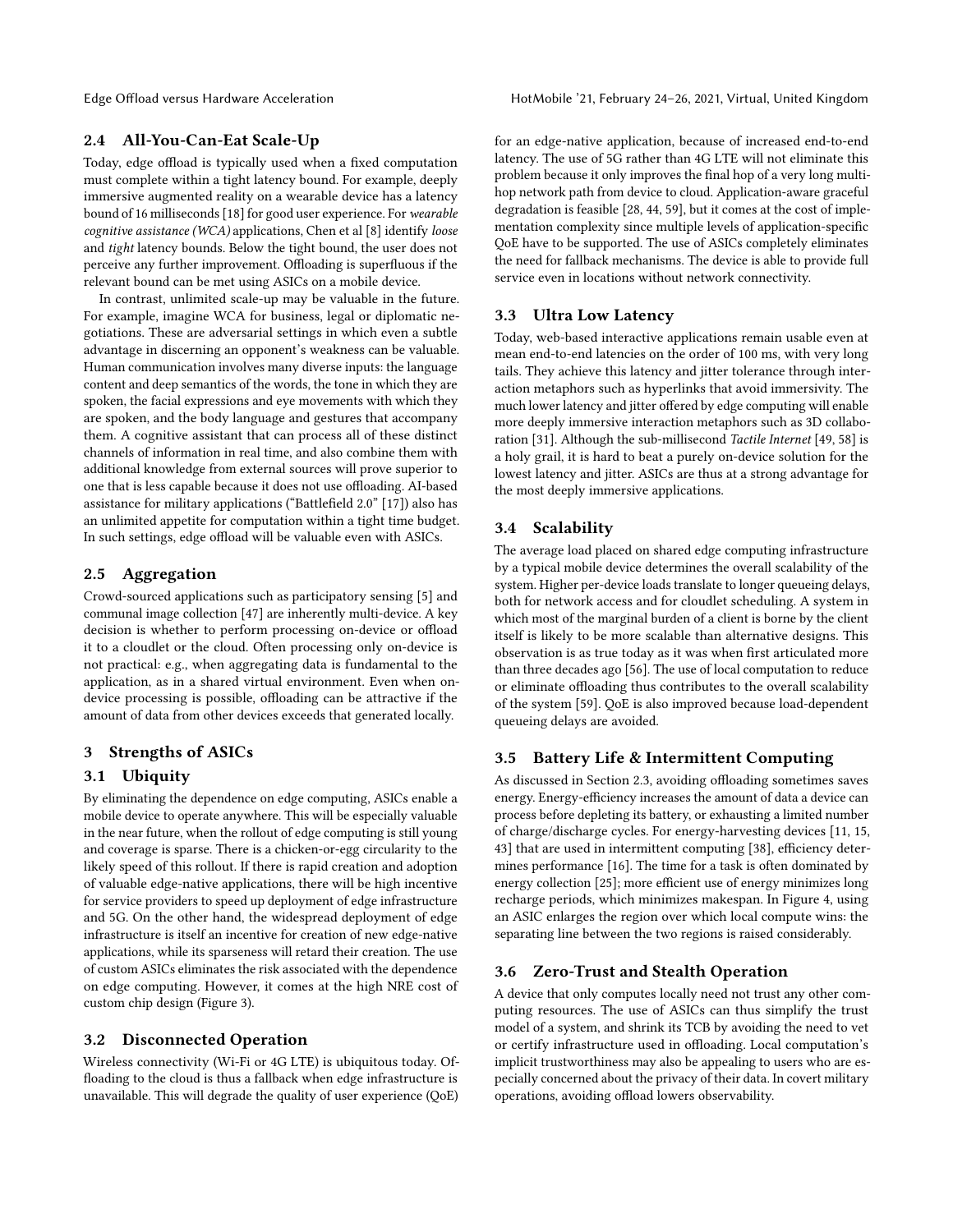<span id="page-3-2"></span>HotMobile '21, February 24–26, 2021, Virtual, United Kingdom Satyanarayanan, Beckmann, Lewis, and Lucia

| Architecture                       | Efficiency (GFLOP / J) |  |  |  |
|------------------------------------|------------------------|--|--|--|
| CPU (Core i7)                      | 1.14                   |  |  |  |
| FPGA (Xilinx LX760)                | 3.62                   |  |  |  |
| GPU (NVIDIA GTX285)                | 6.78                   |  |  |  |
| <b>GPU (AMD R5870)</b>             | 9.87                   |  |  |  |
| <b>ASIC</b>                        | 50.73                  |  |  |  |
| Source: Table 4 in Chung et al [9] |                        |  |  |  |

Figure 5: Energy Efficiency of Matrix Multiplication Kernel

#### <span id="page-3-0"></span>4 Merging Strengths: Considerations

Sections [2](#page-1-1) and [3](#page-2-0) suggest that the two approaches to overcoming the mobility penalty are complementary. Can we combine their strengths and neutralize their weaknesses? A hint on how to do this comes from the observation that creating an ASIC for a mobile device is similar in spirit to extending its instruction set with complex instructions. A wealth of insights has been gained in the multi-decade CISC versus RISC debate. Two observations from this large body of knowledge are of particular value to us. The first is by Saltzer et al on end-to-end arguments [\[50\]](#page-7-10):

The arguments that are used in support of reduced instruction set computer (RISC) architecture are similar to end-to-end arguments. The RISC argument is that the client of the architecture will get better performance by implementing exactly the instructions needed from primitive tools; any attempt by the computer designer to anticipate the client's requirements for an esoteric feature will probably miss the target slightly and the client will end up reimplementing that feature anyway.

Trying to anticipate the functionality of an ASIC for a specific application is risky even when its algorithms are well understood. It is better to implement the application entirely in software, and easily modify it as the application evolves rapidly through actual usage. When the code stabilizes, it can be carefully reviewed to extract the interface for hardware acceleration. Such an empirical approach is less risky than premature specification of the ASIC.

The second observation is by John Cocke in his Turing Award lecture about the evolution of RISC technology [\[10\]](#page-6-28):

Avoid complex instructions *whenever the same effects can be realized just as quickly by sequences of simple instructions.* For a given application, cache will become the equivalent of fast ROM for the macro-instructions most commonly used by that application.

#### (Italics in the original)

This maxim reinforces the previous point about using empirical data to design the ASIC. If traces of the actual instructions executed during a typical run of an application are available, the empirical analysis suggested by Cocke is possible. Without such empirical analysis, there is high risk that a proposed ASIC may not provide the expected speedup. A designer's intuition is only a weak guide to ensuring that creation of an ASIC will be worth the effort.

These arguments apply equally well today, and suggest that there will always be a role for general-purpose processors that expose simple primitives as building blocks for larger computations. RISC CPUs lie at one extreme, but there is an increasingly rich landscape of "programmable accelerator" designs that strike a balance between the generality of CPUs and the efficiency of ASICs. FPGAs and GPUs are popular examples of programmable accelerators. Figure [5](#page-3-2) shows that programmable accelerators significantly improve energy efficiency over CPUs. Though ASICs are far more efficient (Figure [5](#page-3-2) and [\[9,](#page-6-27) [30\]](#page-6-29)), recent research has narrowed this gap [\[26,](#page-6-30) [45,](#page-6-31) [46\]](#page-6-32).

Since programmable accelerators improve efficiency by specializing hardware, the key tradeoff in their design is between programmability and efficiency. Hardware specialization increases efficiency primarily by eliminating overheads paid by the CPU:

control overheads, such as repeated and unnecessary instruction fetch and decode operations, and data movement overheads, such as repeated and unnecessary reads and writes to a register file. At the extreme, the direct implementation of frequently executed application logic in specialized circuits can completely eliminate control overheads. However, this limits use of the device to that specific application. Instead, a programmable accelerator provides high efficiency for a broad class of workloads by partially, but not completely, specializing hardware to suit the class's common characteristics. This suggests a complex tradeoff between programmability and efficiency, ranging from the flexible, bit-level reconfigurability of an FPGA to the restricted but efficient operation of many machinelearning accelerators, with many design points in between.

Programmable accelerators often require non-trivial software engineering effort to port applications to specialized interfaces, such as CUDA for the GPU [\[35,](#page-6-33) [60\]](#page-7-11), or Chisel for the FPGA [\[2\]](#page-6-34). But this effort is orders-of-magnitude less than the NRE cost to redesign an ASIC, especially as accelerator interfaces grow more CPU-like and compiler support improves. Significant progress has been made on streamlining programming interfaces for programmable accelerators, avoiding the need for hardware description languages or hand-coded assembly [\[26,](#page-6-30) [45,](#page-6-31) [46\]](#page-6-32). However, software development cost remains a challenge for programmable accelerators. Although unlikely to universally replace ASICs, programmable accelerators are often useful as stepping stones between the initial (software) offload version of applications and their eventual (hardware) ASIC implementations. Furthermore, for applications that are updated regularly or whose efficiency is close to an ASIC on a programmable accelerator, implementing an ASIC is probably not worth the cost. In such cases, programmable accelerators may remain fielded for long periods of time or, possibly, even indefinitely.

Programmable accelerators may play a particularly important role in Tier-2 (cloudlets) [\[55\]](#page-7-12), where energy-efficiency requirements are less stringent. There is substantial experimental evidence from many edge-native applications [\[8,](#page-6-15) [29,](#page-6-35) [32\]](#page-6-36) that offloading to CPUonly cloudlets does not provide sufficient speedup  $-$  it is necessary to use cloudlets equipped with programmable accelerators such as GPUs. Cloudlets may prefer the flexibility of a programmable accelerator to support a wider range of applications, whereas ASICs may be more attractive in a mobile device, where energy efficiency is paramount, or in the cloud, which has the scale to amortize NRE by keeping ASIC utilization high [\[33\]](#page-6-11). Ultra-low-power systems and energy harvesting devices [\[12,](#page-6-37) [24\]](#page-6-38) are likely to benefit most from an ASIC. However, as applications for these emerging devices continue to mature [\[40,](#page-6-39) [48\]](#page-6-40), programmability is likely to remain an important issue for a long time to come.

#### <span id="page-3-1"></span>5 Merging Strengths: How to Do It

These considerations lead to the evolutionary path shown in Figure [6.](#page-4-1) In this figure, time flows from left to right. Since this is a logical diagram, it is not drawn to scale. What matters are the milestones shown, not the distance separating them. The evolution begins with a software-only release  $(A<sub>1</sub>)$  of a new edge-native application, A. In many cases, the offloaded code may include support  $(B_1)$  from a programmable accelerator at Tier-2. Based on usage experience and response to competitive threats, A may go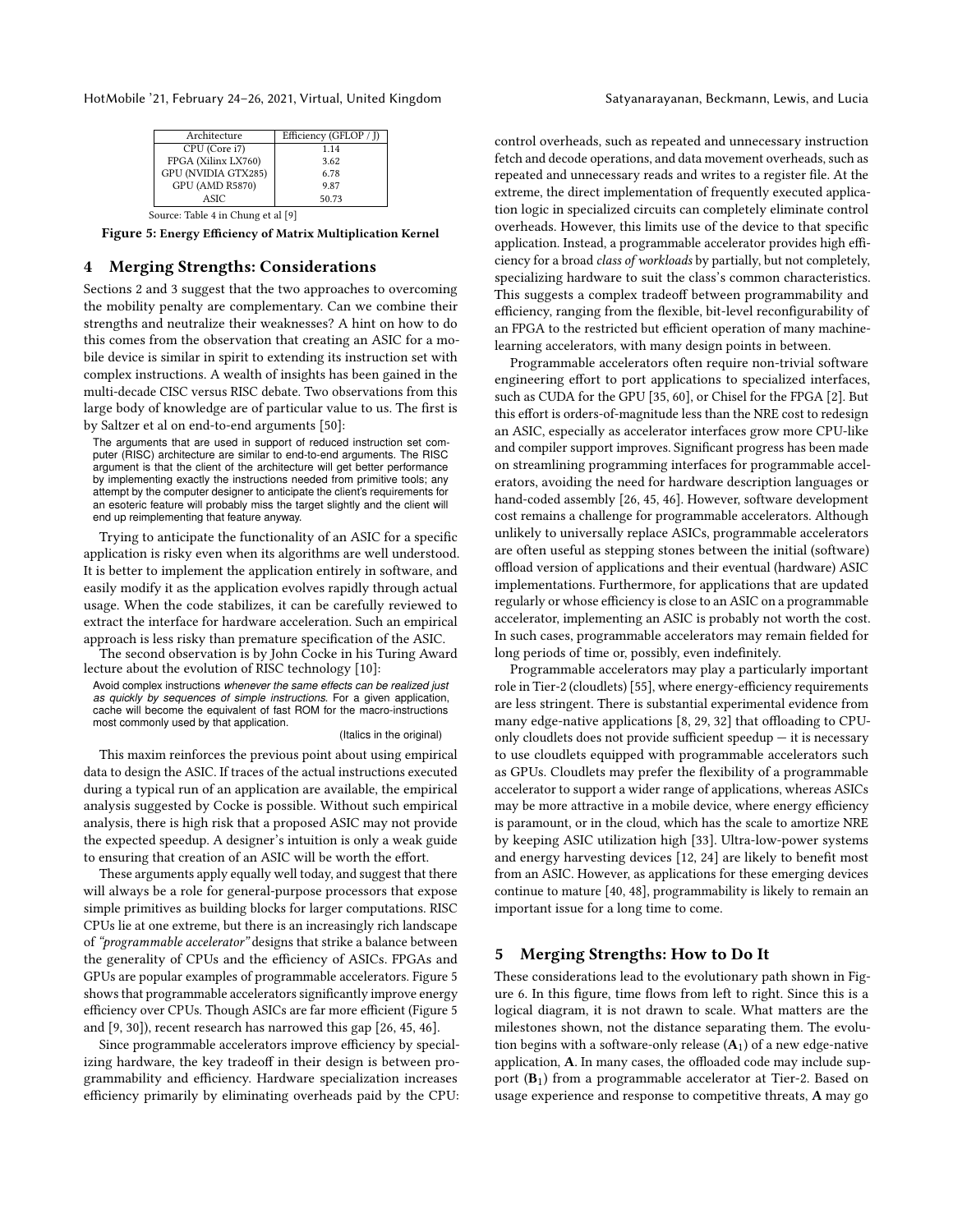<span id="page-4-1"></span>

Figure 6: Logical Timeline: Combining Edge Offload & ASICs

through extensive improvement and refinement over a period of many months or possibly years. During this phase of extensive evolution, agility is paramount. Remaining software-only is advisable.

Eventually, the application stabilizes at a point  $A_2$ , with programmable accelerator support  $B_2$ . Although the application may continue to evolve, its rate of change is far lower than in the early stages. Since further change tends to be incremental, widely used software engineering practices such as modularity, separation of concerns, and use of design patterns can be leveraged to avoid major disruptions to the code base. It is at this point that the risk of mis-targeting highlighted by Saltzer et al [\[50\]](#page-7-10) becomes low enough to consider creating an ASIC for this application. Prior to this point, such efforts run too high a risk of premature optimization, leading to an ASIC that rapidly becomes obsolete. Approaches such as aspect-oriented programming [\[34\]](#page-6-41) can be used to minimize code changes for determining when this point has been reached.

As recommended by Cocke et al [\[10\]](#page-6-28), empirical studies of the code sequences of  $A_2$  and  $B_2$  can now be performed to quantitatively establish the performance and energy benefits of a proposed ASIC. This is not an exercise in the abstract, because it is based on actual trace data from live executions of A in real use. This exploratory design work leads to the complete design and fabrication,  $C_1$ , of a new ASIC. It is in the creation of  $C_1$  from empirical data available through  $A_2$  and  $B_2$  that the high NRE costs referenced by Asanovic [\[1\]](#page-6-12) are incurred. Using early samples of  $C_1$ , a no-offload version of  ${\bf A}$  can be created, and the performance and energy wins can be validated. If needed, the design of  $C_1$  can be tweaked in response to shortcomings revealed by actual experiments.

At this point, the development of a validated ASIC for A is complete. Effort can then be focused on high-volume production and yield optimization, resulting in  $C_2$ . Concurrently, the design of a new mobile device that leverages  $C_2$  can proceed. This leads to  $C_3$ , where a new mobile device with the new ASIC is available in quantity. Upon release, it is able to run  $A_3$ , the first no-offload release of A. There will typically be a period where both legacy devices and new devices are supported. Hence, both no-offload and offload versions of A will need to be maintained. Eventually, the offload version of A can be end-of-lifed.

The entire discussion above assumes that a new ASIC is created to support a single application, A. In practice, a new ASIC may support multiple new applications. This would modify Fig-ure [6](#page-4-1) to include dependence of  $C_1$  on quantitative insights from software-only implementations of multiple applications (including their programmable accelerator code).  $C_3$  would then enable no-offload versions of all those applications (e.g.,  $A_3$ ) on new ASICequipped mobile devices.

# <span id="page-4-0"></span>6 Discussion

#### 6.1 Variants of the Logical Timeline

Figure [6](#page-4-1) depicts one plausible timeline for the lifecycle of an application in a world where hardware spans the full range from general-purpose CPUs and programmable accelerators to fixedfunction ASICs. Other timelines are also possible, driven by technology changes, market pressures, and application requirements. Below, we discuss some possible variants of the canonical timeline.

Technology changes are always a major influence on the design timeline. For example, entering the era of "dark silicon" [\[19\]](#page-6-42) left chip designers with ample chip real estate for a large number of miscellaneous ASICs. Taken to an extreme, this design strategy yields a collection of ASICs with some of the behavior of a programmable accelerator. This "garden of ASICs" model develops along a timeline with many new implementations, one for each new ASIC. Each ASIC has lower NRE than shown in Figure [3,](#page-1-2) due to (a) high reuse across designs and (b) very low configurability demanded by the rigidly-constrained functionality of each ASIC.

Market pressure could influence this timeline, providing an incentive to hardware developers to avoid programmability. Producing ASICs despite changing application requirements requires consumers to upgrade, lest they be unable to access a device's latest features. For a captive consumer market, a new device is the only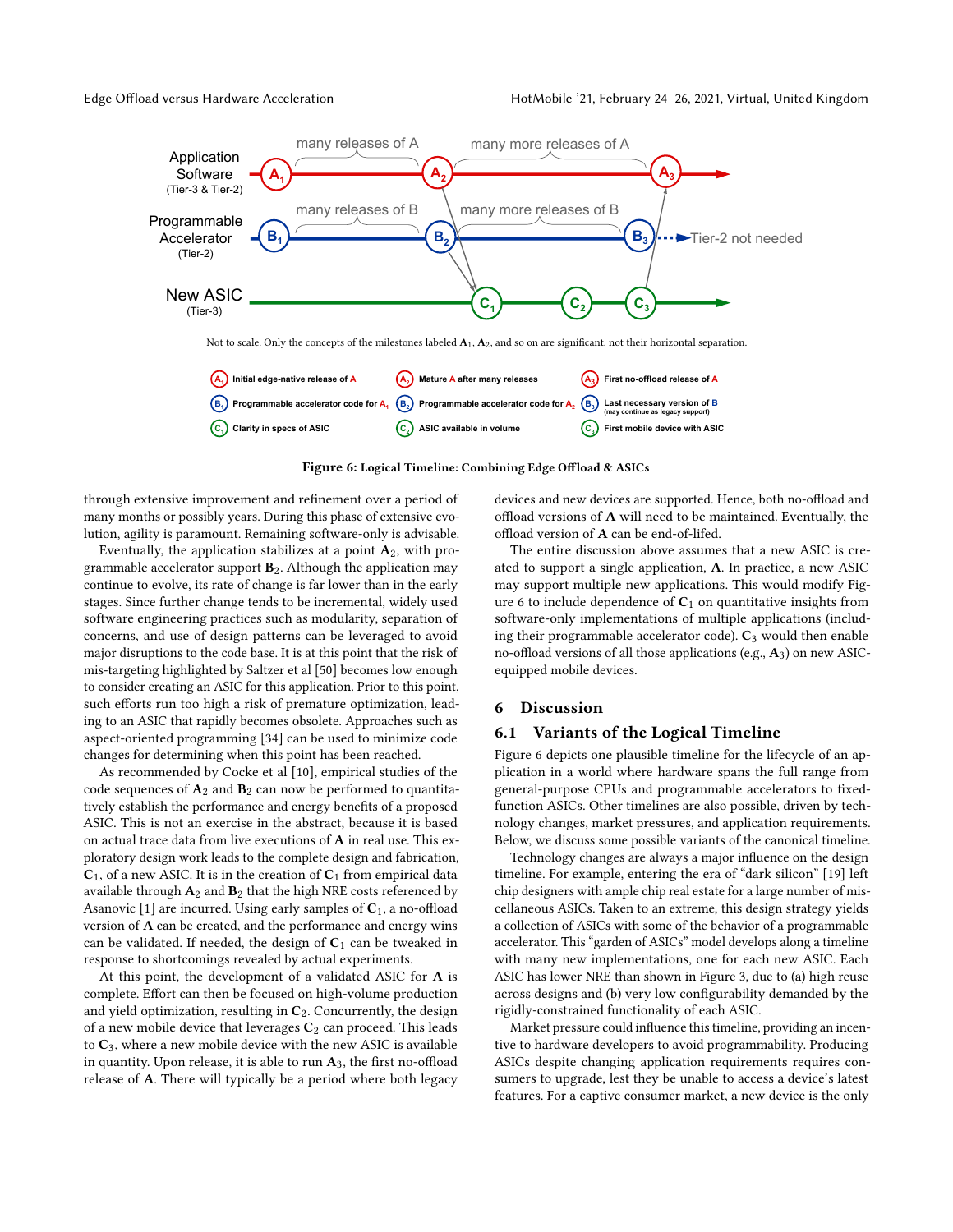HotMobile '21, February 24–26, 2021, Virtual, United Kingdom Satyanarayanan, Beckmann, Lewis, and Lucia

option. In this case, the cadence of the green circled points  $(C<sub>i</sub>)$  on the "new ASIC" timeline would be spaced out over time in bursts corresponding to a product cycle. This timeline is unlikely to include programmable acceleration as intermediate or terminal points (i.e., entirely omitting the timeline of blue circled points,  $B_i$ ). Such an ASIC-only approach carries substantial development risk, as it precludes incremental patching even in early-phase development.

Finally, application evolution and user demand are likely to be the most urgent and direct drivers of system design. In situations where application requirements do not stabilize in a few months to a few years, long-term flexibility with efficiency becomes crucial. This makes a strong case for permanent adoption of programmable accelerators rather than ASICs. The resulting timeline would look substantially different from Figure [6.](#page-4-1) A long period of high NRE cost would first produce a mature programmable accelerator for this genre of application. By leveraging (re-)programmability in the field and efficiency approaching ASIC levels, applications would avoid ever making the jump to a stand-alone ASIC. The programmable accelerator itself will accumulate optimizations over multiple generations of design and deployment, raising the bar for an ASIC to provide an efficiency advantage. This approach is low risk for the designer and provides high value to the consumer, but it depends upon the architect having the foresight to create an accelerator with just the right balance of generality and efficiency.

#### 6.2 Enabling Tools and Practices

For the developer of a mobile application, it would be ideal to abstract where code executes: offloaded to Tier-2, or locally on an ASIC. In practice, the implementation of code offload requires more machinery than local execution. This includes code to manage the network connection to Tier-2, to serialize input and output parameters for network transmission, to validate results, and to deal with connectivity problems. This support can be provided in many ways: within libraries, within language-based frameworks such as Java RMI [\[27\]](#page-6-43) and MAUI [\[14\]](#page-6-44), or as plugins to integrated development environments (IDEs) such as Eclipse or Visual Studio Code. Tools for developers to control where a function executes can be helpful in the debugging and performance tuning aspects of the timeline shown in Figure [6.](#page-4-1) Also valuable will be tool suites (such as those of Balan et al [\[4\]](#page-6-45)) that simplify the use of edge offload when porting legacy desktop or cloud applications to mobile devices.

# 6.3 Business Model Implications

For the evolution in Figure [6](#page-4-1) to be self-sustaining, it must offer business viability for all stakeholders in the 3-tier model of Figure [2.](#page-1-0) At Tier-3, mobile devices are typically purchased by end users for their own use. The purchase price of a new device can include a premium for the new ASIC(s) needed to support application A. This premium will reflect the marginal cost of the ASIC(s) in the device, plus the amortization of a large fixed cost across millions of devices. That fixed cost includes the high NRE cost of ASIC development (Figure [3\)](#page-1-2), as well as the multi-year application-specific research and development cost leading to that ASIC design (i.e., the cost of the entire green timeline in Figure [6\)](#page-4-1). This approach is well established as a successful business model at Tier-3.

Paying for Tier-2 services (for points  $B_i$  on the blue timeline) is more challenging, especially in a fragmented ecosystem. Most end users are unaware of edge offload, so direct billing is unlikely to be successful. Pricing this cost into A may more successful, but it is difficult to align incentives for optimal low-latency offload between application creator and Tier-2 service provider. Operating Tier-2 at low utilization is conducive to low end-to-end latency, but increases the capital investment necessary. Aligning these incentives is easier in a monolithic ecosystem that is dominated by a single entity.

At the heart of these business challenges is the transparency of offloading. This is the secret to its technical success, but it also hides value from end users. In addition, operational costs tend to be higher at Tier-2 than at Tier-1. This reflects lower economies of scale in system management, arising from the dispersed nature of Tier-2 relative to an exascale cloud data center. These are some of the complications faced by the approach we advocate in this paper.

# 7 Closing Thoughts

One of the strongest forces in mobile computing today is the hunger for parallelism. Modern ASICs and programmable accelerators achieve one to two orders of magnitude higher degrees of parallelism than general purpose CPUs  $(10^3 \text{ to } 10^4 \text{ GPU cores}})$ sus  $10^2$  CPU cores). Yet, both at Tier-2 and Tier-3, the versatility and open-endedness of CPU cores are also valuable. This tradeoff between scale and versatility in parallelism reflects the venera-ble SIMD/MIMD taxonomy of Flynn [\[23\]](#page-6-46). Today, the architecture community advocates exposing the inherent parallelism in an application through a higher-level, abstract representation, such as dataflow, and then using compile-time or runtime mapping to diverse simd/mimd micro-architectures. One can view Figure [6](#page-4-1) as conveying a similar message of delayed binding:

Design your mobile application ignoring whether parallelism is achieved by an ASIC on Tier-3, or via edge offload to Tier-2. Optimize later.

Viewed as autonomous mobile computing systems with built-in sensing, processing, and persistent storage, humans achieve amazing feats of cognition and perception without offloading. The ASICs represented by our neural circuts are clearly the secret to this success. Their designs were honed over a billion years of evolution. Our chances of improving upon nature in a decade, or even a century, are negligible if we are bound by the same rules as biological evolution. Offloading is a way to "cheat." It allows us to leverage compute resources that are larger, heavier, more energy-hungry and more heat-dissipative than could ever be carried or worn by a human user. At least for the next decade, and likely well beyond that, we see edge offload as the enabler of new transformative applications on wearable devices. It is the key to accelerating by many orders of magnitude the discovery of ASIC designs that will become the building blocks of future cyber-human systems.

# Acknowledgements

We thank Landon Cox, our shepherd, and the anonymous reviewers for their guidance in improving this paper. This research was supported by the Defense Advanced Research Projects Agency (DARPA) under Contract No. HR001117C0051 and by the National Science Foundation (NSF) under grant number CNS-1518865. Additional support was provided by Intel, Vodafone, Deutsche Telekom, Crown Castle, InterDigital, Seagate, Microsoft, VMware and the Conklin Kistler family fund. Any opinions, findings, conclusions or recommendations expressed in this material are those of the authors and do not necessarily reflect the view(s) of their employers or the above funding sources.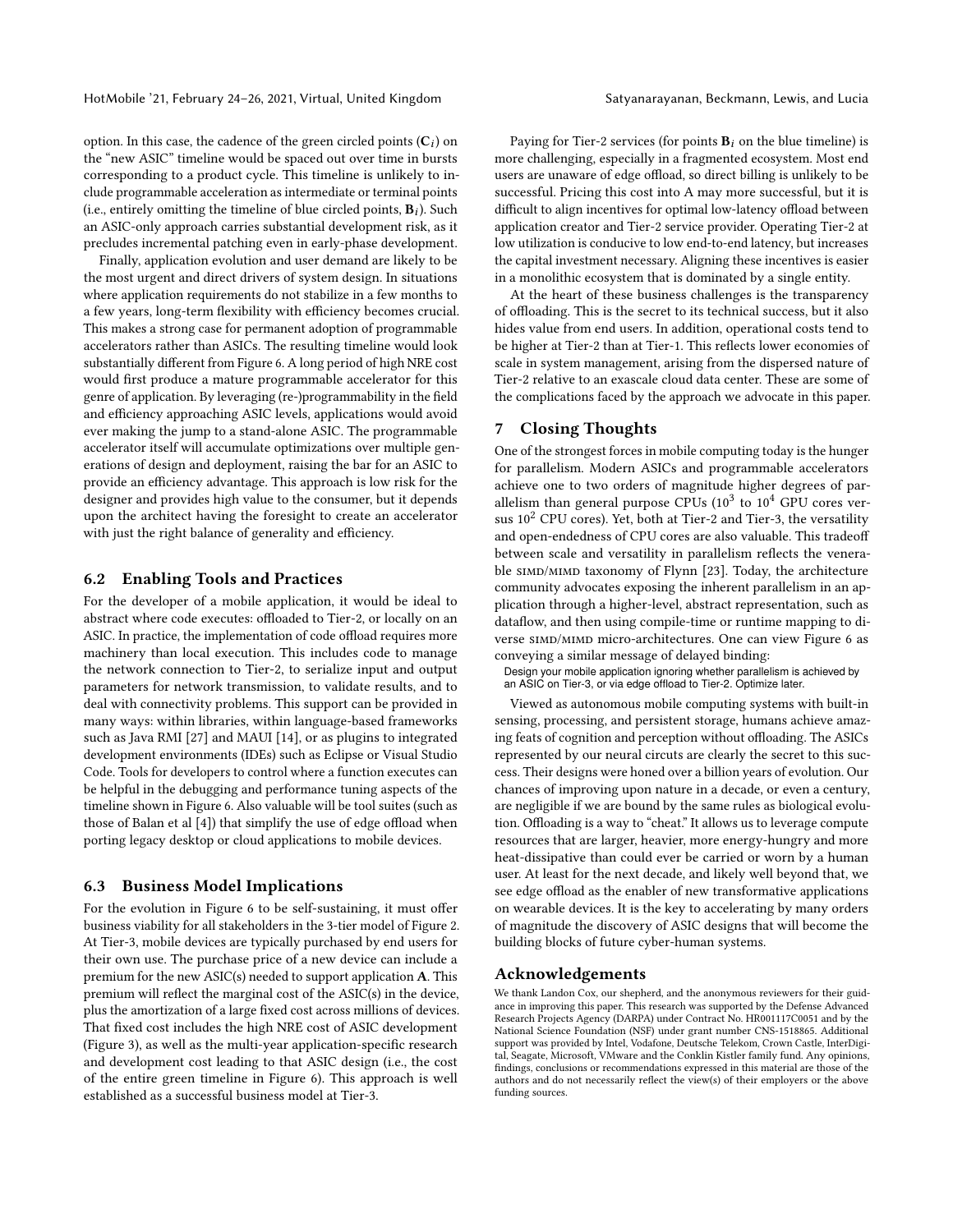Edge Offload versus Hardware Acceleration **HotAobile '21, February 24–26, 2021, Virtual, United Kingdom** 

#### REFERENCES

- <span id="page-6-12"></span>[1] K. Asanovic. Rejuvenating Computer Architecture Research (and the whole semiconductor industry) with Open-Source Hardware. Keynote Talk slides, MICRO-52, October 2019.
- <span id="page-6-34"></span>[2] J. Bachrach, H. Vo, B. Richards, Y. Lee, A. Waterman, R. Avižienis, J. Wawrzynek, and K. Asanović. Chisel: Constructing Hardware in a Scala Embedded Language. In Proceedings of the 49th Annual Design Automation Conference, pages 1216–1225, San Francisco, CA, 2012.
- <span id="page-6-3"></span>[3] R. Balan, J. Flinn, M. Satyanarayanan, S. Sinnamohideen, and H.-I. Yang. The Case for Cyber Foraging. In Proceedings of the 10th ACM SIGOPS European Workshop, 2002.
- <span id="page-6-45"></span>[4] R. Balan, D. Gergle, M. Satyanarayanan, and J. Herbsleb. Simplifying Cyber Foraging for Mobile Devices. In Proceedings of the 5th International Conference on Mobile Systems Applications and Services, San Juan, Puerto Rico, June 2007.
- <span id="page-6-17"></span>[5] J. Burke, D. Estrin, M. Hansen, A. Parker, N. Ramanathan, S. Reddy, and M. B. Srivastava. Participatory sensing. In In Proceedings of the Workshop on World-Sensor-Web (WSW'06), 2006.
- <span id="page-6-8"></span>[6] M. Callanan and A. Spillane. DevOps: Making It Easy to Do the Right Thing. IEEE Software, 33(3):53–59, May-June 2016.
- <span id="page-6-0"></span>[7] Z. Chen. An Application Platform for Wearable Cognitive Assistance. PhD thesis, Computer Science Dept., Carnegie Mellon Univ., 2018.
- <span id="page-6-15"></span>[8] Z. Chen, W. Hu, J. Wang, S. Zhao, B. Amos, G. Wu, K. Ha, K. Elgazzar, P. Pillai, R. Klatzky, D. Siewiorek, and M. Satyanarayanan. An Empirical Study of Latency in an Emerging Class of Edge Computing Applications for Wearable Cognitive Assistance. In Proceedings of the Second ACM/IEEE Symposium on Edge Computing, Fremont, CA, October 2017.
- <span id="page-6-27"></span>[9] E. Chung, P. A. Milder, J. C. Hoe, and K. Mai. Single-Chip Heterogeneous Computing: Does the Future Include Custom Logic, FPGAs, and GPGPUs? In Proc. of the 43rd annual IEEE/ACM intl. symp. on Microarchitecture (MICRO-43), 2010.
- <span id="page-6-28"></span>[10] J. Cocke and V. Markstein. The Evolution of RISC Technology at IBM. IBM Journal of Research and Development, 34(1), January 1990.
- <span id="page-6-21"></span>[11] A. Colin, E. Ruppel, and B. Lucia. A Reconfigurable Energy Storage Architecture for Energy-Harvesting Devices. In Proceedings of the Twenty-Third International Conference on Architectural Support for Programming Languages and Operating Systems, March 2018.
- <span id="page-6-37"></span>[12] A. Colin, E. Ruppel, and B. Lucia. A reconfigurable energy storage architecture for energy-harvesting devices. In Proceedings of the Twenty-Third International Conference on Architectural Support for Programming Languages and Operating Systems, ASPLOS '18, New York, NY, USA, 2018. ACM.
- <span id="page-6-4"></span>[13] L. Cox and L. Ao. Levelup: A thin-cloud approach to game livestreaming. In Proceedings of the Fifth IEEE/ACM Symposium on Edge Computing (SEC2020), November 2020.
- <span id="page-6-44"></span>[14] E. Cuervo, A. Balasubramanian, D.-k. Cho, A. Wolman, S. Saroiu, R. Chandra, and P. Bahl. MAUI: Making Smartphones Last Longer with Code Offload. In Proceedings of the 8th International Conference on Mobile Systems, Applications, and Services, San Francisco, CA, June 2010.
- <span id="page-6-22"></span>[15] B. Denby and B. Lucia. Orbital Edge Computing: Nanosatellite Constellations as a New Class of Computer System. In Proceedings of the Twenty-Fifth International Conference on Architectural Support for Programming Languages and Operating Systems, 2020.
- <span id="page-6-25"></span>[16] H. Desai and B. Lucia. A Power-Aware Heterogeneous Architecture Scaling Model for Energy-Harvesting Computers. IEEE Computer Architecture Letters, 19(1), 2020.
- <span id="page-6-16"></span>[17] Z. Doffman. Battlefield 2.0: How Edge Artificial Intelligence is Pitting Man Against Machine. Forbes, November 2018.
- <span id="page-6-14"></span>[18] S. R. Ellis, K. Mania, B. D. Adelstein, and M. I. Hill. Generalizeability of Latency Detection in a Variety of Virtual Environments. In Proceedings of the Human Factors and Ergonomics Society Annual Meeting, volume 48, 2004.
- <span id="page-6-42"></span>[19] H. Esmaeilzadeh, E. Blem, R. St. Amant, K. Sankaralingam, and D. Burger. Dark silicon and the end of multicore scaling. SIGARCH Comput. Archit. News, 39(3):365£376, June 2011.
- <span id="page-6-1"></span>[20] J. Flinn. Cyber Foraging: Bridging Mobile and Cloud Computing via Opportunistic Offload. Morgan & Claypool Publishers, 2012.
- [21] J. Flinn, D. Narayanan, and M. Satyanarayanan. Self-Tuned Remote Execution for Pervasive Computing. In Proceedings of the 8th IEEE Workshop on Hot Topics in Operating Systems, Schloss Elmau, Germany, May 2001.
- <span id="page-6-13"></span>[22] J. Flinn, S. Park, and M. Satyanarayanan. Balancing Performance, Energy Conservation and Application Quality in Pervasive Computing. In Proceedings of the 22nd International Conference on Distributed Computing Systems, Vienna, Austria, July 2002.
- <span id="page-6-46"></span>[23] M. J. Flynn. Some Computer Organizations and Their Effectiveness. IEEE Transactions on Computers, C-21(9), September 1972.
- <span id="page-6-38"></span>[24] G. Gobieski, N. Beckmann, and B. Lucia. Intelligence beyond the edge: Inference on intermittent embedded systems. arXiv preprint arXiv:1810.07751, 2018.
- <span id="page-6-26"></span>[25] G. Gobieski, B. Lucia, and N. Beckmann. Intelligence Beyond the Edge: Inference on Intermittent Embedded Systems. In Proceedings of the Twenty-Fourth International Conference on Architectural Support for Programming Languages and

Operating Systems, 2019.

- <span id="page-6-30"></span>[26] G. Gobieski, A. Nagi, N. Serafin, M. M. Isgenc, N. Beckmann, and D. Sanchez. MANIC: A Vector-Dataflow Architecture for Ultra-Low-Power Embedded Systems. In Proc. of the 52nd annual IEEE/ACM intl. symp. on Microarchitecture (MICRO-52), 2019.
- <span id="page-6-43"></span>[27] W. Grosso. Java RMI. O'Reilly Media, Inc., 2001.
- <span id="page-6-19"></span>[28] K. Ha, Z. Chen, W. Hu, W. Richter, P. Pillai, and M. Satyanarayanan. Towards Wearable Cognitive Assistance. In Proceedings of the Twelfth International Conference on Mobile Systems, Applications, and Services, Bretton Woods, NH, June 2014.
- <span id="page-6-35"></span>[29] K. Ha, P. Pillai, G. Lewis, S. Simanta, S. Clinch, N. Davies, and M. Satyanarayanan. The Impact of Mobile Multimedia Applications on Data Center Consolidation. In Proceedings of the IEEE International Conference on Cloud Engineering, San Francisco, CA, March 2013.
- <span id="page-6-29"></span>[30] R. Hameed, W. Qadeer, M. Wachs, O. Azizi, A. Solomatnikov, B. C. Lee, S. Richardson, C. Kozyrakis, and M. Horowitz. Understanding sources of inefficiency in general-purpose chips. In Proc. of the 37th Annual Intl. Symp. on Computer Architecture, 2010.
- <span id="page-6-20"></span>[31] H. Hrimech, L. Alem, and F. Merienne. How 3D Interaction Metaphors Affect User Experience in Collaborative Virtual Environment. Advances in Human-Computer Interaction, January 2011.
- <span id="page-6-36"></span>[32] W. Hu, Y. Gao, K. Ha, J. Wang, B. Amos, Z. Chen, P. Pillai, and M. Satyanarayanan. Quantifying the Impact of Edge Computing on Mobile Applications. In Proceedings of the 7th ACM SIGOPS Asia-Pacific Workshop on Systems (APSys 2016), Hong Kong, China, 2016.
- <span id="page-6-11"></span>[33] M. Khazraee, L. Zhang, L. Vega, and M. B. Taylor. Moonwalk: NRE Optimization in ASIC Clouds or, accelerators will use old silicon. In Proc. of the 22nd annual ACM intl. conf. on Architecture Support for Programming Languages and Operating Systems (ASPLOS-22), 2017.
- <span id="page-6-41"></span>[34] G. Kiczales, J. Lamping, A. Mendhekar, C. Maeda, C. Lopes, J. M. Loingtier, and J. Irwin. Aspect-oriented programming. In European conference on object-oriented programming, June 1997.
- <span id="page-6-33"></span>[35] D. Komatitsch, D. Michea, and G. Erlebacher. Porting a high-order finite-element earthquake modeling application to NVIDIA graphics cards using CUDA. Journal of Parallel and Distributed Computing, 69(5):451–460, 2009.
- <span id="page-6-5"></span>[36] N. D. Lane, S. Bhattacharya, P. Georgiev, C. Forlivesi, L. Jiao, L. Qendro, and F. Kawsar. DeepX: A Software Accelerator for Low-Power Deep Learning Inference on Mobile Devices. In 2016 15th ACM/IEEE Intl. Conf. on Information Processing in Sensor Networks, 2016.
- <span id="page-6-6"></span>[37] R. Lee, S. I. Venieris, L. Dudziak, S. Bhattacharya, and N. D. Lane. MobiSR: Efficient On-Device Super-Resolution through Heterogeneous Mobile Processors. In Proceedings of MobiCom 2019, 2019.
- <span id="page-6-24"></span>[38] B. Lucia, V. Balaji, A. Colin, K. Maeng, and E. Ruppel. Intermittent Computing: Challenges and Opportunities. In Proceedings of the 2nd Summit on Advances in Programming Languages, 2017.
- <span id="page-6-9"></span>[39] L. E. Lwakatare, T. Kilamo, T. Karvonen, T. Sauvola, V. Heikkila, J. Itkonen, P. Kuvaja, T. Mikkonen, M. Oivo, and C. Lassenius. DevOps in practice: A multiple case study of five companies. 114:217–230, October 2019.
- <span id="page-6-39"></span>[40] K. Maeng and B. Lucia. Supporting peripherals in intermittent systems with just-in-time checkpoints. In Proceedings of the 40 ACM SIGPLAN Conference on Programming Language Design and Implementation, PLDI 2019. ACM, 2019.
- <span id="page-6-10"></span>M. S. Malone. The Intel Trinity. HarperCollins, New York, NY, 2014.
- <span id="page-6-7"></span>[42] A. Mathur, N. D. Lane, S. Bhattacharya, A. Boran, C. Forlivesi, and F. Kawsar. DeepEye: Resource Efficient Local Execution of Multiple Deep Vision Models Using Wearable Commodity Hardware. In Proceedings of the 15th Annual International Conference on Mobile Systems, Applications, and Services (MobiSys2017), 2017.
- <span id="page-6-23"></span>[43] M. Nardello, H. Desai, D. Brunelli, and B. Lucia. Camaroptera: A Batteryless Long-Range Remote Visual Sensing System. In Proceedings of the 7th International Workshop on Energy Harvesting & Energy-Neutral Sensing Systems, 2019.
- <span id="page-6-2"></span>[44] B. D. Noble, M. Satyanarayanan, D. Narayanan, J. E. Tilton, J. Flinn, and K. R. Walker. Agile Application-Aware Adaptation for Mobility. In Proc. of the 16th ACM Symp. on Operating Systems Principles, 1997.
- <span id="page-6-31"></span>[45] T. Nowatzki, V. Gangadhar, N. Ardalani, and K. Sankaralingam. Stream-dataflow acceleration. In 2017 ACM/IEEE 44th Annual Intl. Symp. on Computer Architecture. IEEE, 2017.
- <span id="page-6-32"></span>[46] R. Prabhakar, Y. Zhang, D. Koeplinger, M. Feldman, T. Zhao, S. Hadjis, A. Pedram, C. Kozyrakis, and K. Olukotun. Plasticine: A reconfigurable architecture for parallel patterns. In Computer Architecture (ISCA), 2017 ACM/IEEE 44th Annual International Symposium on, pages 389–402. IEEE, 2017.
- <span id="page-6-18"></span>[47] J. Rampton. Crowdsourcing Your Images: 4 Powerful Sites to Connect Directly with Your Audience, April 2015. https://www.forbes.[com/sites/johnrampton/](https://www.forbes.com/sites/johnrampton/2015/04/22/crowdsourcing-your-images-4-powerful-sites-to-connect-directly-with-your-audience/#666536656e74) [2015/04/22/crowdsourcing-your-images-4-powerful-sites-to-connect-directly](https://www.forbes.com/sites/johnrampton/2015/04/22/crowdsourcing-your-images-4-powerful-sites-to-connect-directly-with-your-audience/#666536656e74)[with-your-audience/#666536656e74.](https://www.forbes.com/sites/johnrampton/2015/04/22/crowdsourcing-your-images-4-powerful-sites-to-connect-directly-with-your-audience/#666536656e74)
- <span id="page-6-40"></span>[48] E. Ruppel and B. Lucia. Transactional concurrency for intermittent systems. In Proceedings of the 40 ACM SIGPLAN Conference on Programming Language Design and Implementation, PLDI 2019. ACM, 2019.